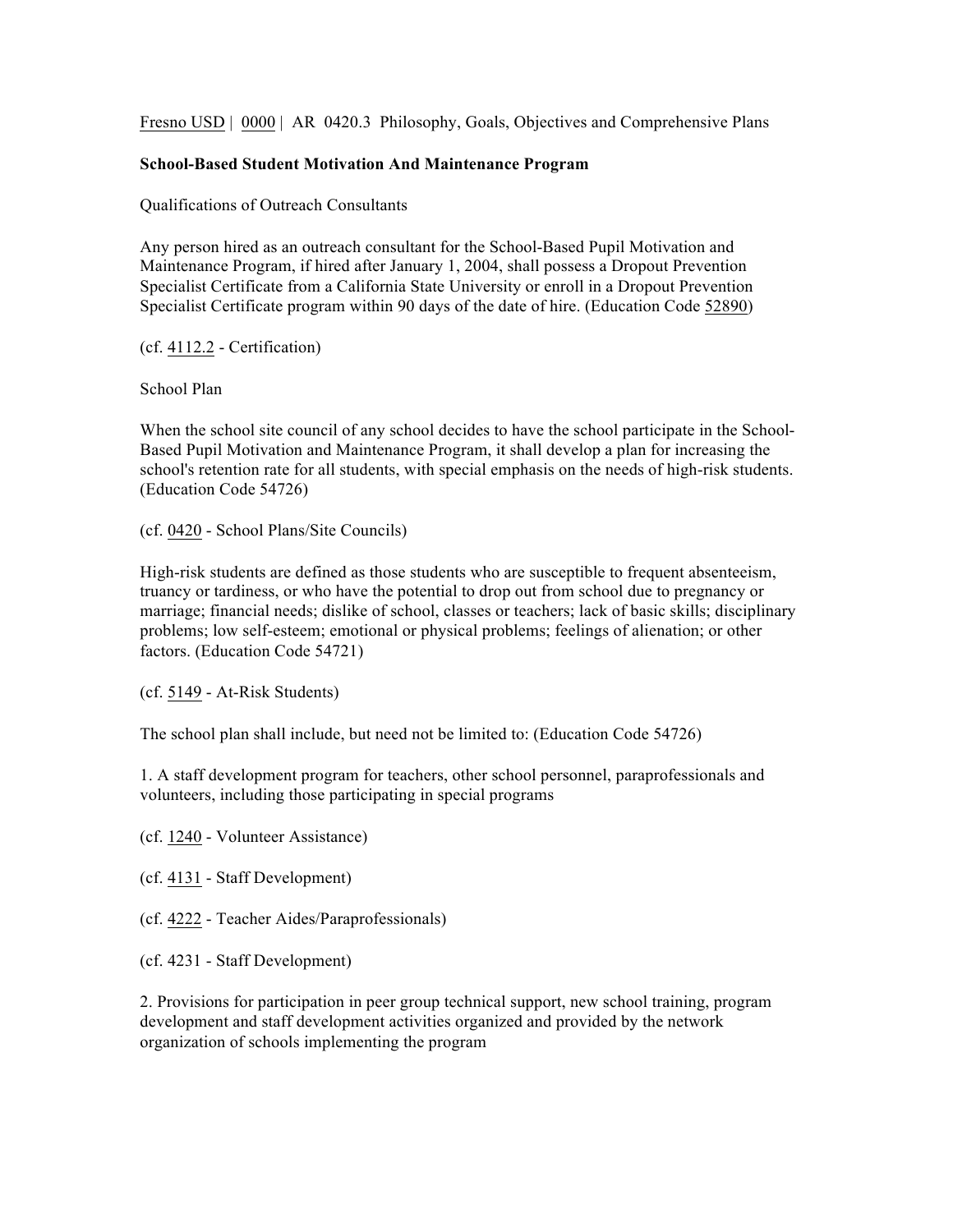3. Provisions for utilization of the student success team process to identify and assess the needs of students who are dropouts or potential dropouts, and to develop programs to meet those needs. Each student success team shall include:

a. As appropriate, the student identified as a dropout or potential dropout

b. The student's parents/guardians

c. One of the student's teachers or, for a dropout, a teacher who would have been one of the student's teachers if the student were still attending school

d. The principal or designee

e. Other appropriate resource teachers or specialists

f. As appropriate, representatives of public or private community organizations, park and recreation agencies, law enforcement agencies, or business and industry

(cf. 6164.5 - Student Success Team)

4. A statement describing the specific duties of the outreach consultant and limiting those duties to activities that benefit high-risk students as defined above

(cf. 4119.3/4219.3/4319.3 - Duties of Personnel)

5. Procedures for coordinating services from funding sources at the school level to help students participate successfully in the core academic curricula and specialized curricula related to jobs and career opportunities

6. Instructional and auxiliary services to meet the special needs of students who are at high risk of not succeeding in the regular program or of dropping out of school; non- or limited-Englishspeaking students, including instruction in a language they understand; educationally disadvantaged students; gifted and talented students; and students with disabilities

(cf. 6159 - Individualized Education Program)

(cf. 6172 - Gifted and Talented Student Program)

(cf. 6174 - Education for English Language Learners)

7. At the elementary school level, provisions for early identification and intervention to address learning problems, including but not limited to the assessment of primary grade students to identify and begin remediation of developmental and other learning difficulties

8. An emphasis on literacy and basic skills development

9. An emphasis on curriculum content and teaching strategies that relate to job or career opportunities